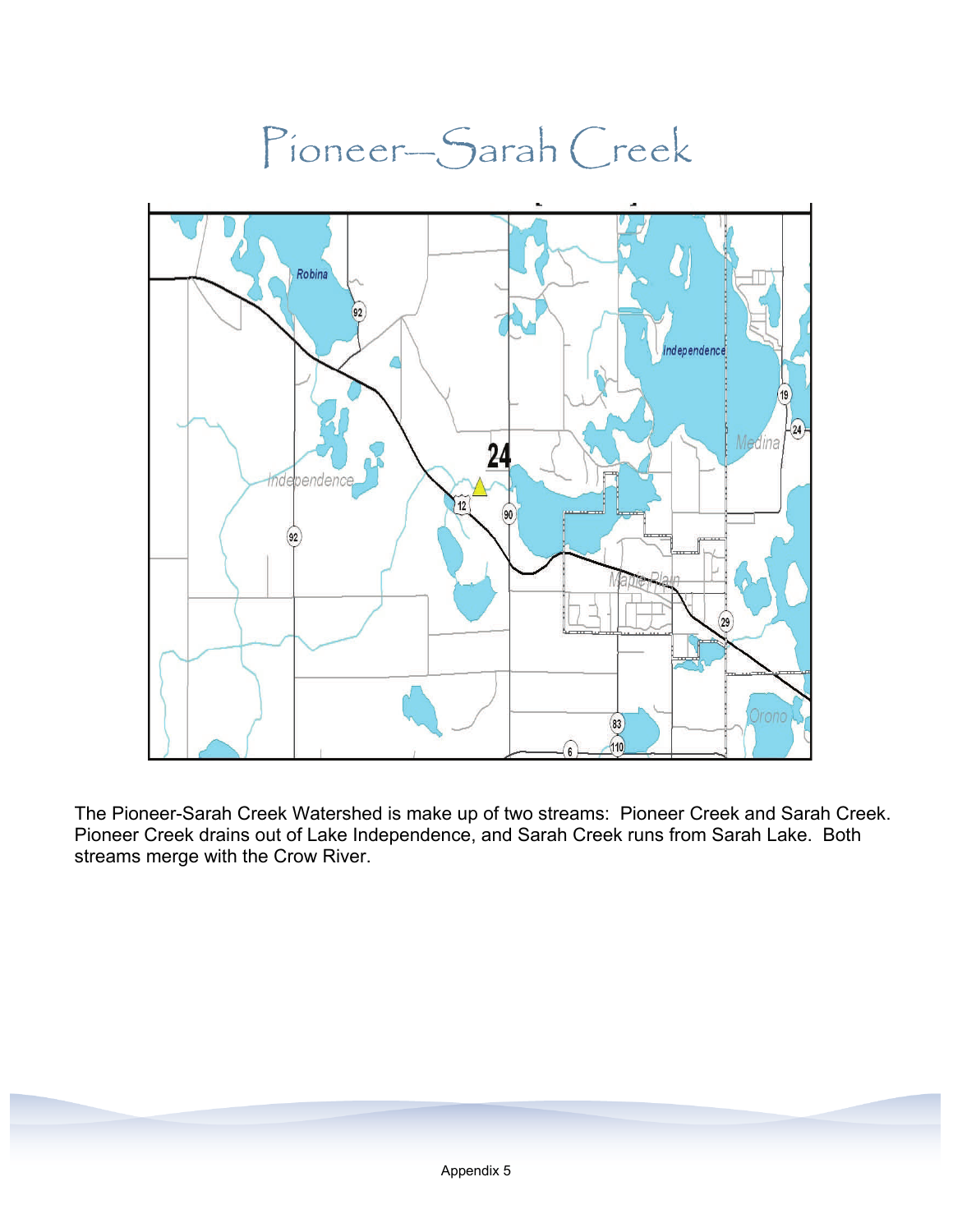## Pioneer Creek Site #24 Independence



| Pioneer Creek Site #24<br><b>Grading History</b> |       |
|--------------------------------------------------|-------|
| Year                                             | Grade |
| 2010                                             | D+    |
| 2009                                             | B+    |
| 2008                                             | D     |
| 2007                                             | $C -$ |
| 2006                                             | B-    |
| 2005                                             | $C -$ |
| 2004                                             | D+    |
| 2003                                             | D+    |
| 2002                                             | D+    |
| 2001                                             | $C -$ |



Pioneer Creek Site #24 is located adjacent to a city park in Independence south of Pagenkopf Road. The site contains a thick stand of cattails and the waterflow is slow. Students from Rockford High School along with their teacher, Jason Hester, have been monitoring this site since 2001.Steve Merten brought his students from West Lutheran to sample this site in the fall of 2010.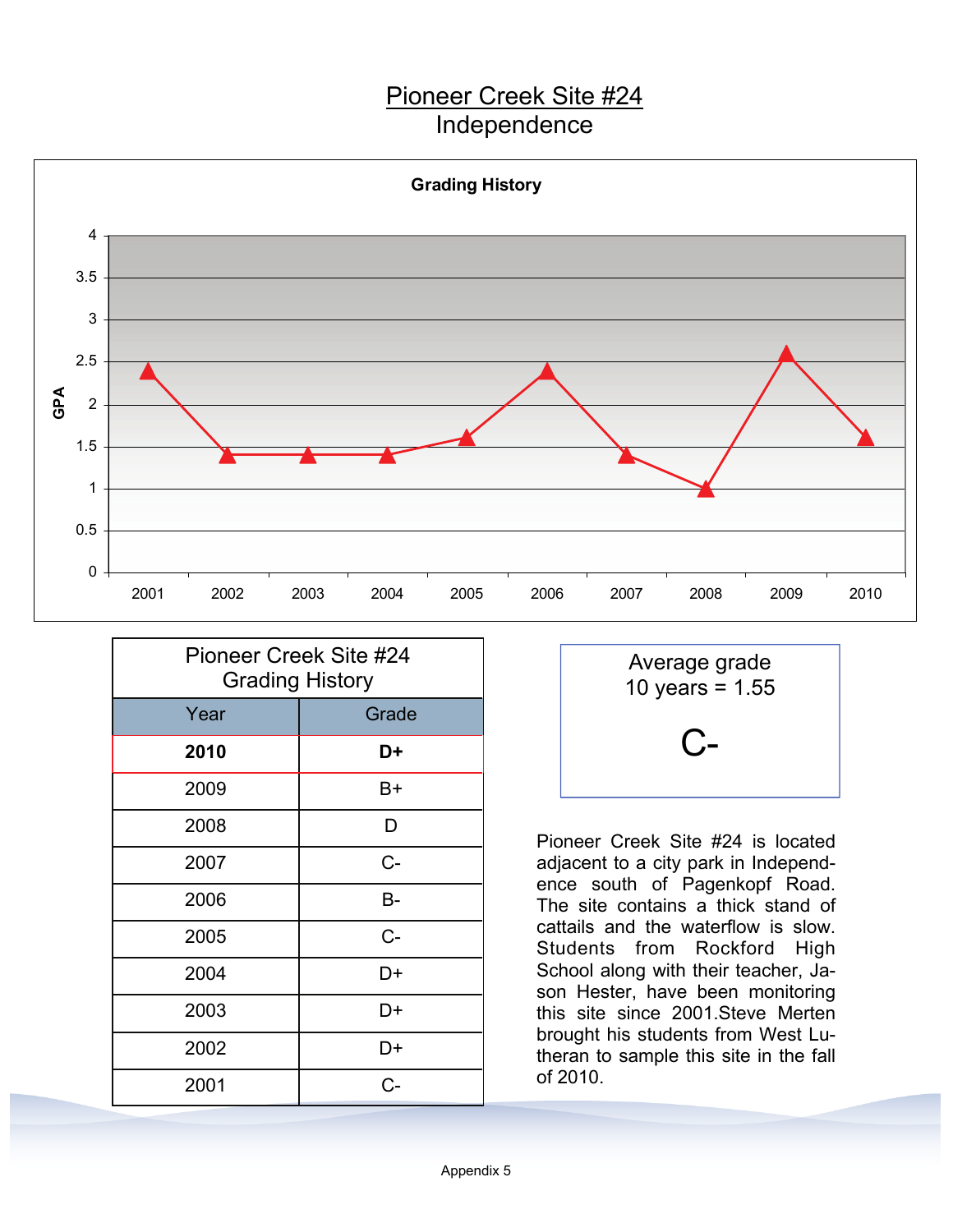## Crow River Hassa Twp Greenfield

The North Fork Crow and South Fork Crow converge in Rockford to become the Crow River, a tributary of the Mississippi River. From Rockford, the Crow River flows northeastward until it meets the Mississippi River between the towns of Otsego and Dayton. The river's course is used to define the boundary between Wright and Hennepin Counties. The Crow River continues to be known for invertebrate families that are not found in any of the other River Watch sites in Hennepin County. The highly sensitive stonefly is routinely found in Crow River samples. In 2010, several families of mayflies and stoneflies were collected including: Baetidae, Baetiscidae, Ephemeridae, Heptageniidae, Potomantidae, Tricorythidae, Capniidae, Perlodidae, and Pteronarcyidae.